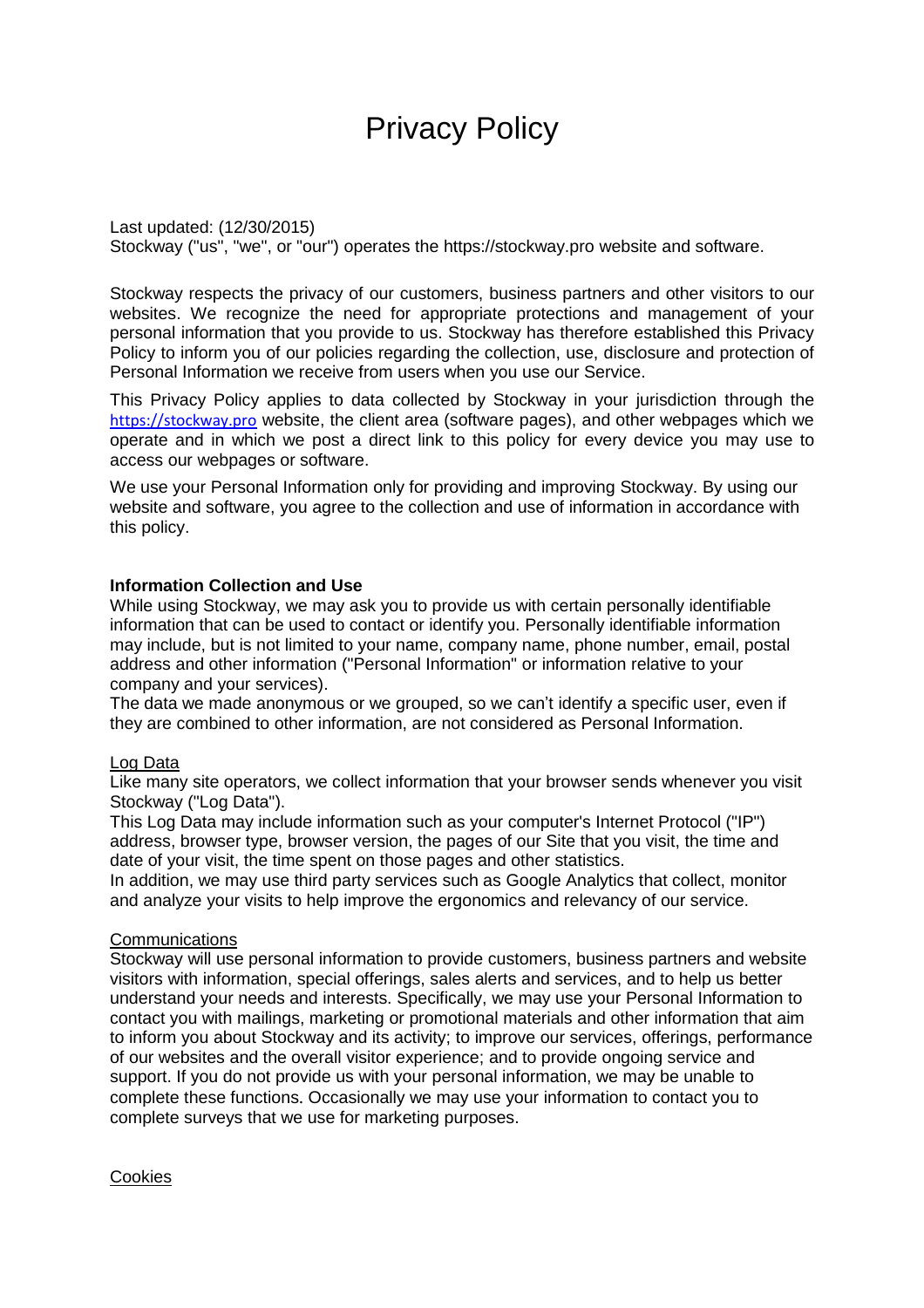Cookies are small amounts of data sent to your browser from a web server and stored on your computer's hard drive. Cookies can help a website recognize repeat users. Cookies work by assigning a number to the user that has no meaning outside of the assigning website. If a cookie is placed, thereafter when you visit a web site, a message is sent back to the web server by the browser accessing the web site. You can set your browser to notify you when you are sent a cookie, and you may also elect not to accept cookies by changing the designated settings on your web browser. However, not utilizing cookies may prevent you from using certain functions and features of web sites.

Stockway uses some cookies that are strictly necessary for the delivery of services on our website. Cookies that are strictly necessary allow us to improve the safety and security of our website, authenticate account users, allow you to access your private accounts on our site, balance the traffic on our site and remember information that you have submitted on forms when you request services on our site.

Stockway also uses cookies to improve our services and your user experience. Cookies that Stockway uses to improve your website experience may remember your language and site preferences, show you when you are logged into our system and allow you to remain loggedin for 30 minutes, remember your login information, and prefill forms that you have already completed.

#### Information sharing

Stockway contracts with third party service providers and suppliers to deliver certain services and customer solutions. Stockway may share personal information with its business partners and service providers to the extent needed to deliver the service or support the customers' business needs. Third party service providers receiving personal information are expected to apply the same level of privacy protection as contained in this Privacy Policy. They are required to keep confidential the personal information received from Stockway and may not use it for any purpose other than as originally intended.

Except as described in this Privacy Policy, Stockway is not in the business of selling or renting your information to others and will not share personally identifiable information with other third parties without your permission, unless required by, or in connection with, law enforcement action, subpoena or other litigation, or applicable law or in connection with a prospective or actual sale, merger, transfer or other reorganization of all or parts of our business, or within the group Eurus that Stockway is part of, if and to the extent legally permissible. We reserve the right to fully use and disclose any information that is not in personally identifiable form.

#### Communication Preferences

We will give you the opportunity to unsubscribe from any communications we might send you. A link is available at the end of all our email communications. If you would like to receive or unsubscribe from receiving marketing communications, please contact [contact@stockway.pro](mailto:contact@stockway.pro)

If you would like to request access to or have a correction made to personal information that we may have collected from you, please contact [contact@stockway.pro.](mailto:contact@stockway.pro) You can also go to your personal client area to modify some of your personal information. To protect your privacy and security, we may take steps to verify your identity, such as a password and user ID, before granting access to data.

We will retain your information for as long as your account is active or as needed to provide you services. If you wish to cancel your account or request that we no longer use your information to provide you services contact us at [contact@stockway.pro.](mailto:contact@stockway.pro) We will retain and use your information as necessary to comply with our legal obligations, resolve disputes, and enforce our agreements.

### **Security of Personal Information**